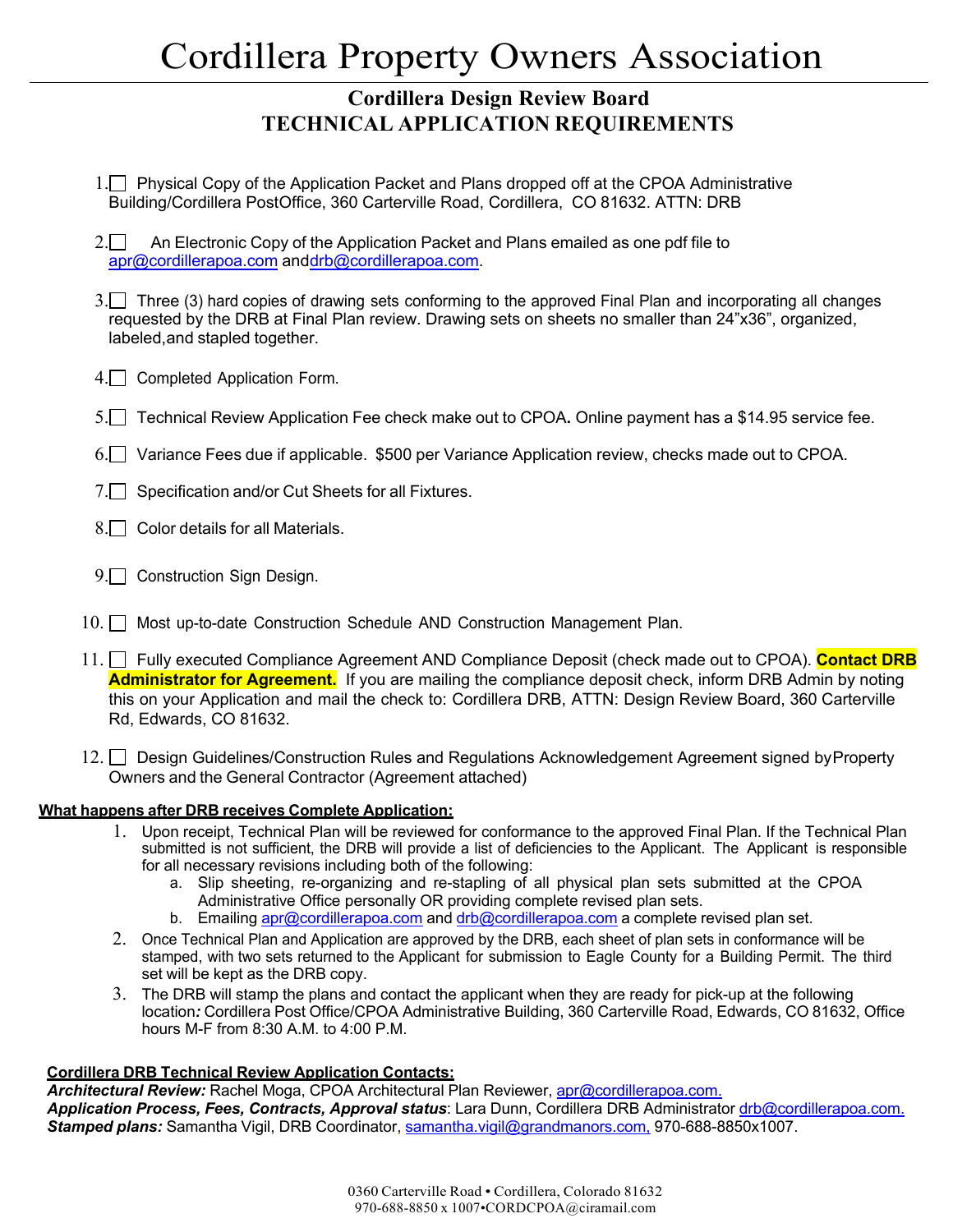# **IILLERA Design Review Board ‐ Property Owner Application**

#### **Application Type:**

- □ **New Construction:** The construction of any new structure
- $\Box$  **Addition:** The addition of square footage
- $\Box$  **Changes to Approved Plans:** Changes to plans previously approved by the DRB or the Administrator
- □ **Modification:** Landscaping, Color change, Fencing (not adding Building square footage)
- $\Box$  **Variance:** Deviation from Guidelines

#### **SITE INFORMATION**

| Block: _______________                                                                                                                                                                                                                                                                                             | Filing: ______________                                                                                                                                                                                                         |
|--------------------------------------------------------------------------------------------------------------------------------------------------------------------------------------------------------------------------------------------------------------------------------------------------------------------|--------------------------------------------------------------------------------------------------------------------------------------------------------------------------------------------------------------------------------|
| DESCRIPTION OF REQUEST: Network and the state of the state of the state of the state of the state of the state of the state of the state of the state of the state of the state of the state of the state of the state of the                                                                                      |                                                                                                                                                                                                                                |
| ,我们也不会有什么?""我们的人,我们也不会有什么?""我们的人,我们也不会有什么?""我们的人,我们也不会有什么?""我们的人,我们也不会有什么?""我们的人<br>Property Owner: New York Changes and Changes and Changes and Changes and Changes and Changes and Changes and Changes and Changes and Changes and Changes and Changes and Changes and Changes and Changes and Changes and Chang |                                                                                                                                                                                                                                |
| Email: <u>Andreas and American and American and American and American and American and American and American and American and American and American and American and American and American and American and American and America</u>                                                                               | Phone: 2008 Phone: 2008 Phone: 2008 Phone: 2008 Phone: 2008 Phone: 2008 Phone: 2008 Phone: 2008 Phone: 2008 Phone: 2008 Phone: 2008 Phone: 2008 Phone: 2008 Phone: 2008 Phone: 2008 Phone: 2008 Phone: 2008 Phone: 2008 Phone: |
|                                                                                                                                                                                                                                                                                                                    |                                                                                                                                                                                                                                |
|                                                                                                                                                                                                                                                                                                                    |                                                                                                                                                                                                                                |
|                                                                                                                                                                                                                                                                                                                    |                                                                                                                                                                                                                                |
|                                                                                                                                                                                                                                                                                                                    |                                                                                                                                                                                                                                |
|                                                                                                                                                                                                                                                                                                                    |                                                                                                                                                                                                                                |
|                                                                                                                                                                                                                                                                                                                    |                                                                                                                                                                                                                                |
|                                                                                                                                                                                                                                                                                                                    |                                                                                                                                                                                                                                |
|                                                                                                                                                                                                                                                                                                                    |                                                                                                                                                                                                                                |
| Email: 2008. 2009. 2010. 2010. 2010. 2010. 2010. 2010. 2010. 2010. 2011. 2012. 2014. 2016. 2017. 2017. 2017. 20                                                                                                                                                                                                    |                                                                                                                                                                                                                                |
|                                                                                                                                                                                                                                                                                                                    |                                                                                                                                                                                                                                |

- All seeking DRB approval must be current on all dues and/or fees related to DRB, Cordillera Property Owners Association or the Metropolitan District.
- Only complete applications will be accepted. No item will be scheduled for DRB unless an application and all required submittal items (as listed on the appropriate DRB Requirement Checklist) are received by the submittal deadline.
- Cordillera DRB approvals are valid for one year. If approval should lapse, an application, including all submittal requirements, must be resubmitted to the Community Resources Coordinator for review and approval.

**Checks payable to Cordillera Property Owners Association**

| <b>UNCORS Payable to Uplantera Froperty Uniters Association</b>                                                                                                                                                                      |                                              |  |  |  |
|--------------------------------------------------------------------------------------------------------------------------------------------------------------------------------------------------------------------------------------|----------------------------------------------|--|--|--|
| For office Use only:                                                                                                                                                                                                                 |                                              |  |  |  |
| Date Received: <u>Container and Container and Container and Container and Container and Container and Container and Container and Container and Container and Container and Container and Container and Container and Container </u> | Rec'd by: __________________________________ |  |  |  |
| Pre-Design Date: <u>________________________</u>                                                                                                                                                                                     |                                              |  |  |  |
| Sketch Date:                                                                                                                                                                                                                         | Fees Paid: \$                                |  |  |  |
| Final Date:                                                                                                                                                                                                                          | Comp. Deposit Paid: \$                       |  |  |  |
| Tech Review Date:                                                                                                                                                                                                                    | Comp. Refund Date:                           |  |  |  |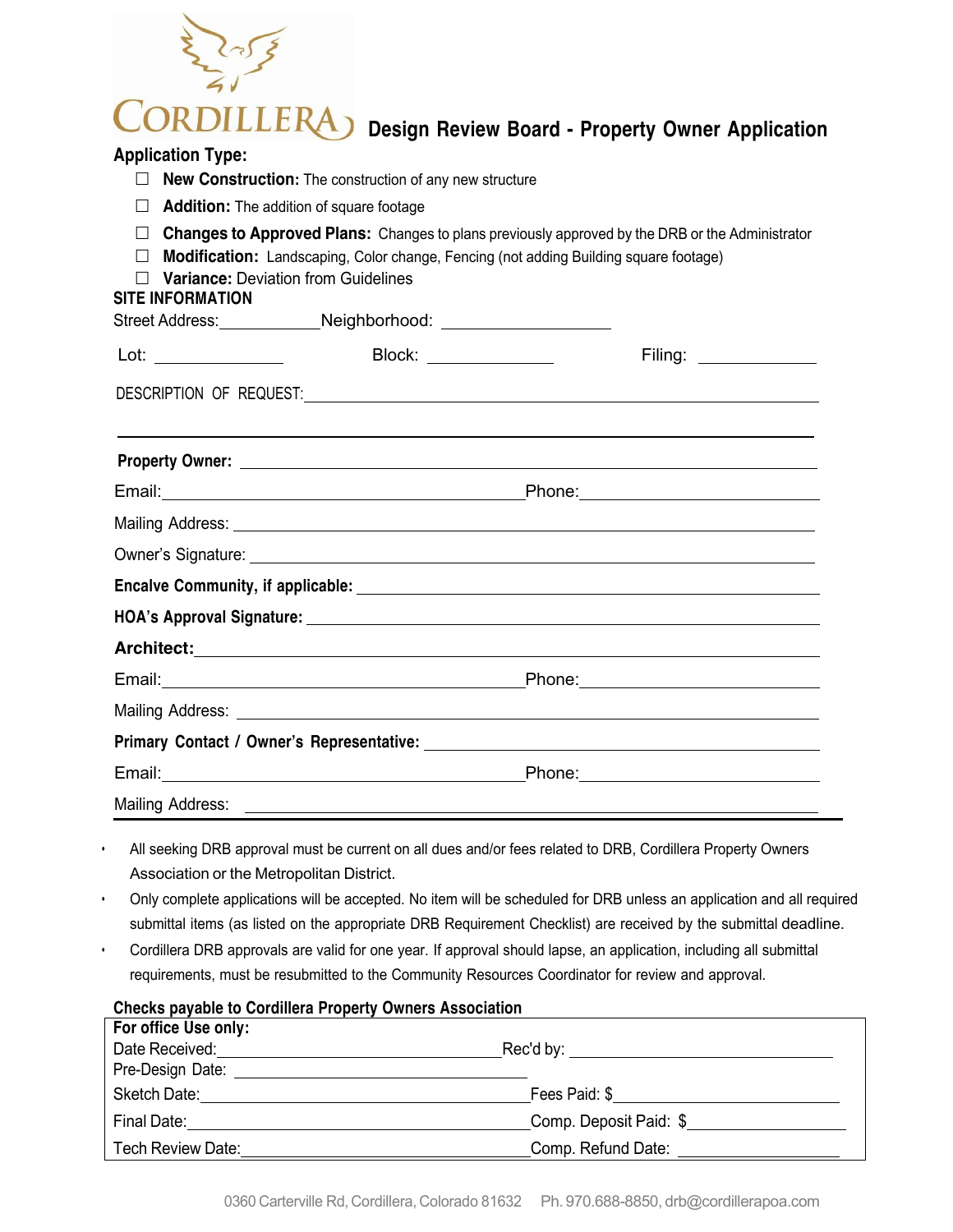

#### **Design Review Board ("DRB") Homeowner/Contractor Acknowledgement Familiarity with Guidelines and Construction Rules and Regulations**

#### **The undersigned hereby affirms and acknowledges the following:**

- 1. I am familiar with all sections of the Cordillera Design Guidelines that pertain to the proposed work at (subject property).
- 2. I have read Cordillera's Construction Rules and Regulations (the "Regulations"), and understand the following:
	- a. that once started, construction must be diligently pursued to completion.
	- b. that the Regulations require certain and specific DRB inspections of the work that are in addition to inspections required by Eagle County or any other governmental or quasigovernmental entity with jurisdiction over the construction site.
	- c. that it is the responsibility of the Owner and Contractor to appropriately and timely schedule required inspections with the DRB.
	- d. that the absence of any inspection or failure by DRB to issue notification of any noncompliance whatsoever including, but not limited to, violations or deviations from the Regulations, Final Plans, or Construction Management Plan shall not result or constitute a waiver of any such non-compliance, violation, or deviation.
	- e. that the Construction Management Plan and construction schedule must be updated with the DRB in the event of any change or substantive delay.
	- f. that any change to the Final Plans must be approved by the DRB **prior** to submittal to Eagle County and/or implementation on site.
	- g. that there are construction access and work hour restrictions in Cordillera, including permitted times for entry and exit, and limitations to work on weekends and holidays.
	- h. that large trucks require escort, which must be arranged with Public Safety 24 hours in advance and will be turned away at entry gates if an escort has not been arranged.
	- i. that dogs are not allowed in construction vehicles or on construction sites.
	- j. that Regulations relating to debris, trash containment and removal will be strictly enforced.
	- k. that Regulations relating to construction site parking will be strictly enforced.
	- l. that all subcontractors and delivery providers must be knowledgeable of and are subject to the Regulations.
	- m. that failure to diligently pursue completion and other violations of the Cordillera Guidelines and/or Regulations may result in fines and audience with the DRB.
	- n. that during the construction process, **no** changes, alterations or additions to the Final Plans or related specifications shall be made without prior written approval of the DRB.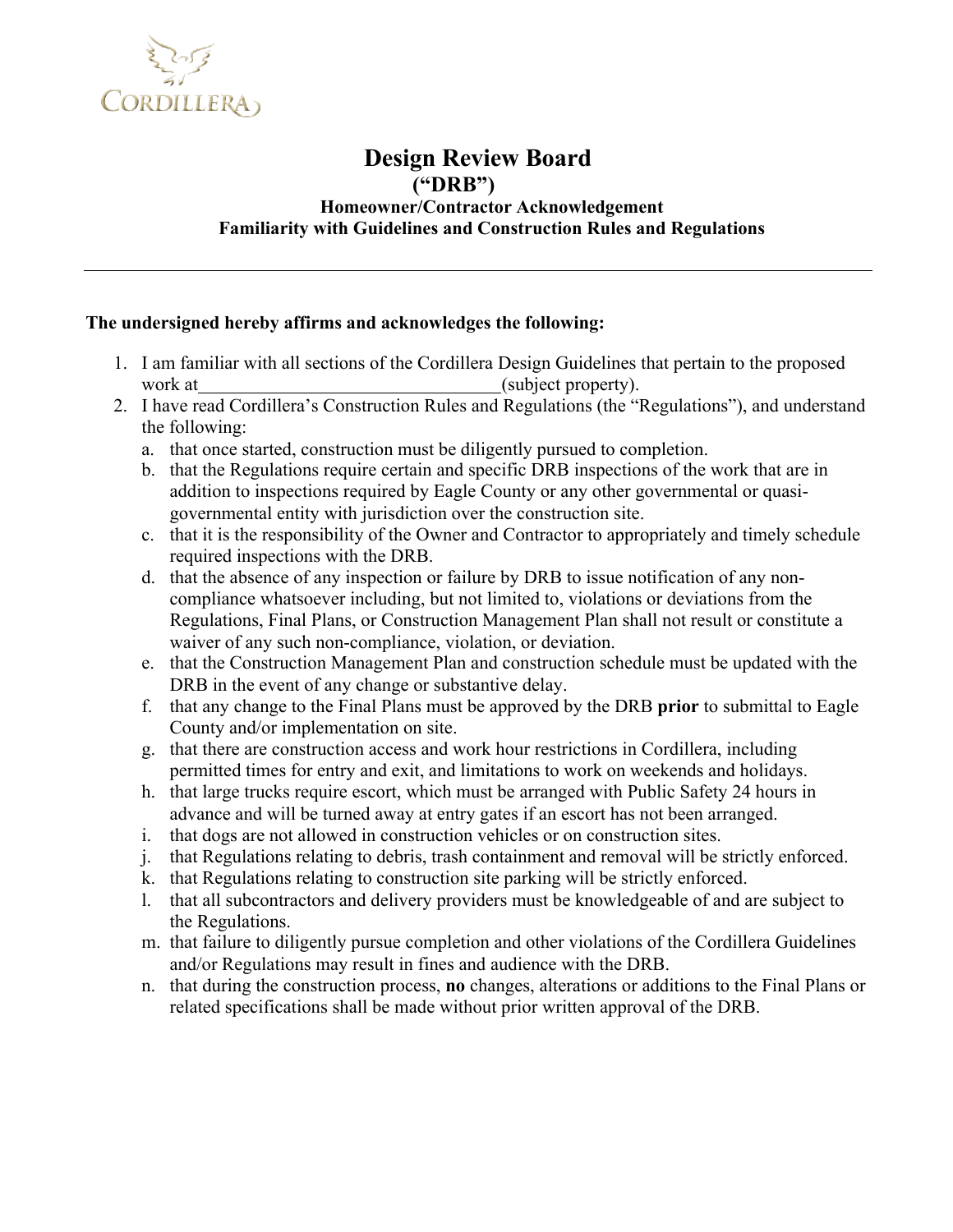- o. that DRB shall be under no obligation whatsoever to take any action to complete any construction activity or cure any default or failure of the Owner or Contractor to comply with all Regulations pertaining to construction activity.
- p. **that if any non-compliance, deviation, or violation of the Regulations, Construction Management Plan or the Final Plans is discovered at any time the DRB is entitled to issue stop construction orders, assess compliance costs, fees, and charges to the Owner and direct that any non-complying construction or improvements be removed and replaced**.

| Owner Signature(s) example and the set of the set of the set of the set of the set of the set of the set of the set of the set of the set of the set of the set of the set of the set of the set of the set of the set of the | <b>Date</b> and <b>Date</b> |
|-------------------------------------------------------------------------------------------------------------------------------------------------------------------------------------------------------------------------------|-----------------------------|
|                                                                                                                                                                                                                               |                             |
|                                                                                                                                                                                                                               | Date <u>_______________</u> |
| Print name                                                                                                                                                                                                                    |                             |
| Title                                                                                                                                                                                                                         |                             |
|                                                                                                                                                                                                                               |                             |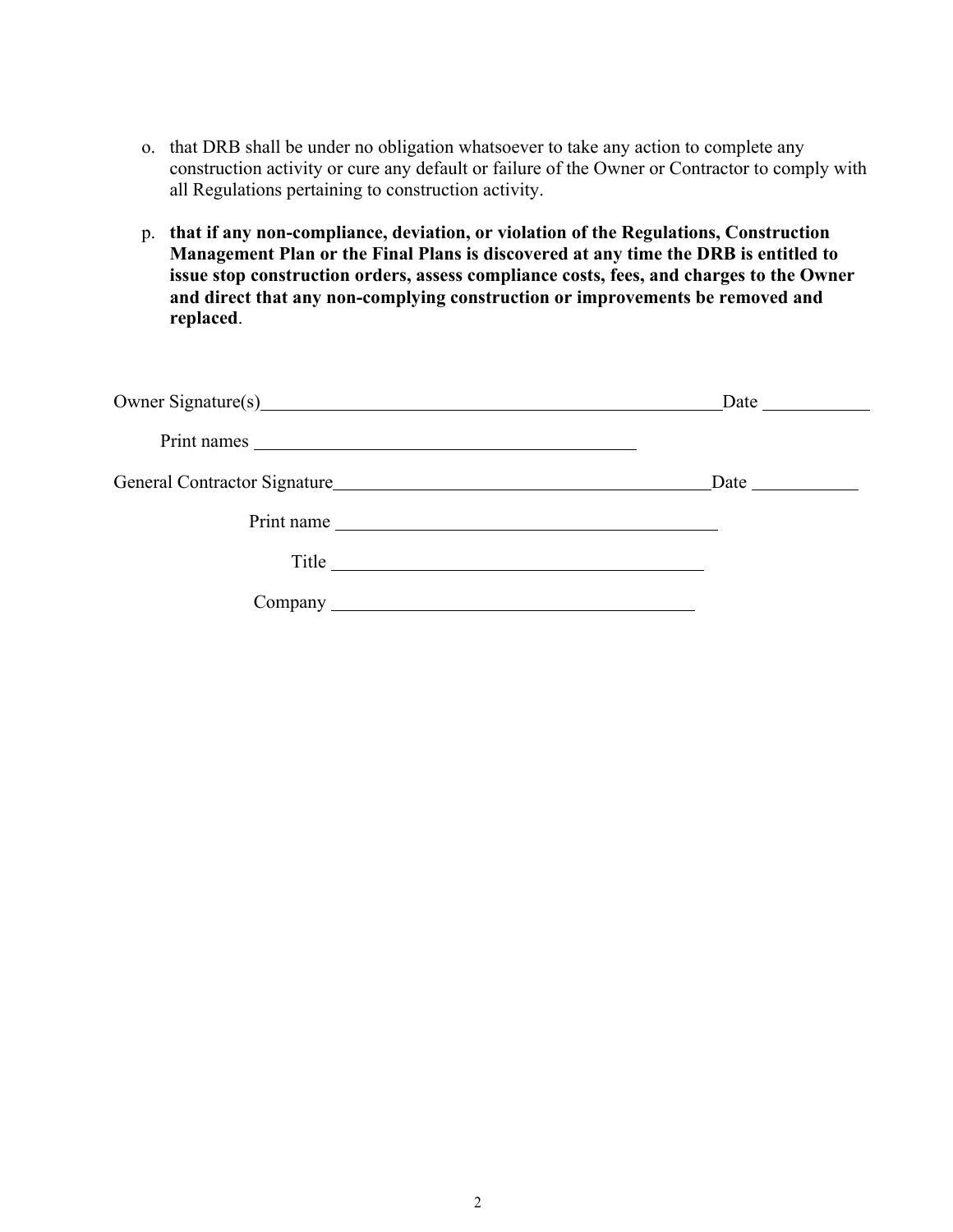# **CORDILLERA**

## **Cordillera Design Review Board**

**Review Fee and Deposit Schedule (Effective 3/23/2022)**

*Fees and Deposits payable to the Cordillera Property Owners Association (CPOA)*

| <b>New Home Construction - DRB MEETING REQUIRED</b>                                                                                                                          | Fee                     |
|------------------------------------------------------------------------------------------------------------------------------------------------------------------------------|-------------------------|
| Pre-Design Consultation - Off Agenda Conference with DRB Admin                                                                                                               | No Fee                  |
| Preliminary Design Review (covers 2 meeting reviews, if required)                                                                                                            | \$2500                  |
| <b>Sketch Plan Review</b>                                                                                                                                                    | \$5000                  |
| <b>Final Plan Review</b>                                                                                                                                                     | \$2500                  |
| Additional Sketch or Final Plan Review Meeting                                                                                                                               | \$2000                  |
| Technical Review (includes two inspections) - Off Agenda DRB Admin Review                                                                                                    | \$1500*                 |
| Re-Inspection Fee (failed inspections or incomplete inspection requiring additional site visit)                                                                              | \$500                   |
| <b>Pre-Construction Meeting</b>                                                                                                                                              | No Fee                  |
| <b>Additional Application Types</b>                                                                                                                                          | Fee                     |
| Variance Request from Design Guideline Metrics                                                                                                                               | \$500 per item reviewed |
| Modification to Approved Plans (prior to or during construction)                                                                                                             | \$500 per item reviewed |
| Modification to Approved Plans (prior to or during construction) -DRB MEETING REQUIRED                                                                                       | \$2000                  |
| Final Plan Approval Extension (valid for one year, maximum of two extensions)                                                                                                | \$350                   |
| Building Envelope Amendment - DRB MEETING REQUIRED                                                                                                                           | \$2000                  |
| Lot Line Amendment (Lot Line Vacation or Lot Line Re-instatement)- DRB MEETING REQUIRED                                                                                      | \$1500                  |
| Major Modification to Existing Home (w/o adding sq ft)                                                                                                                       | \$500 per item reviewed |
| Major Modification to Existing Home (w/o adding sq ft) --DRB MEETING REQUIRED                                                                                                | \$2000                  |
| Addition (over 2,500 sq. ft.)- DRB MEETING REQUIRED                                                                                                                          | \$3000                  |
| Addition (1,000-2,500 sq. ft.) - DRB MEETING REQUIRED                                                                                                                        | \$2500                  |
| Addition (under 1,000 sq. ft.) - DRB MEETING REQUIRED                                                                                                                        | \$2000                  |
| Additional DRB Meeting Required for Major Modification or Addition                                                                                                           | \$1000                  |
| Technical Review - Major and Minor Modifications requiring submission for Eagle County permit -<br>CONSTRUCTION COMPLIANCE DEPOSIT NOT REQUIRED                              | \$500                   |
| Technical Review (incudes 2 site inspections) – Major Modifications requiring submission for Eagle<br>County permit and Additions - CONSTRUCTION COMPLIANCE DEPOSIT REQUIRED | \$1500*                 |
| Minor Modifications to Existing Home: landscaping, recreational equipment, art installation, hot tub                                                                         | \$300-\$500             |
| installation, color change, fencing, re-roofing etc. (*fee based on complexity and determined by<br>DRB Admin upon submission)                                               | per item reviewed       |
| Wildfire Mitigation (inspection by Healthy Forest Inspector required)                                                                                                        | \$0                     |
| Tree Removal/Vegetation Removal (non-Wildfire Mitigation)                                                                                                                    | \$500 per item reviewed |
| Compliance Violation, DRB Review Required (additional fines may apply)                                                                                                       | \$2000                  |

• **Projects started without DRB Approval will be charged double the review fee.**

• **Fees for improvements not listed will be determined based on process requirements.**

• **Fees are for one review unless otherwise noted.**

• \***Technical Review:** If changes to DRB Approved Final Plans are noted by Staff at Technical Review, the following will be required: 1) Modification to